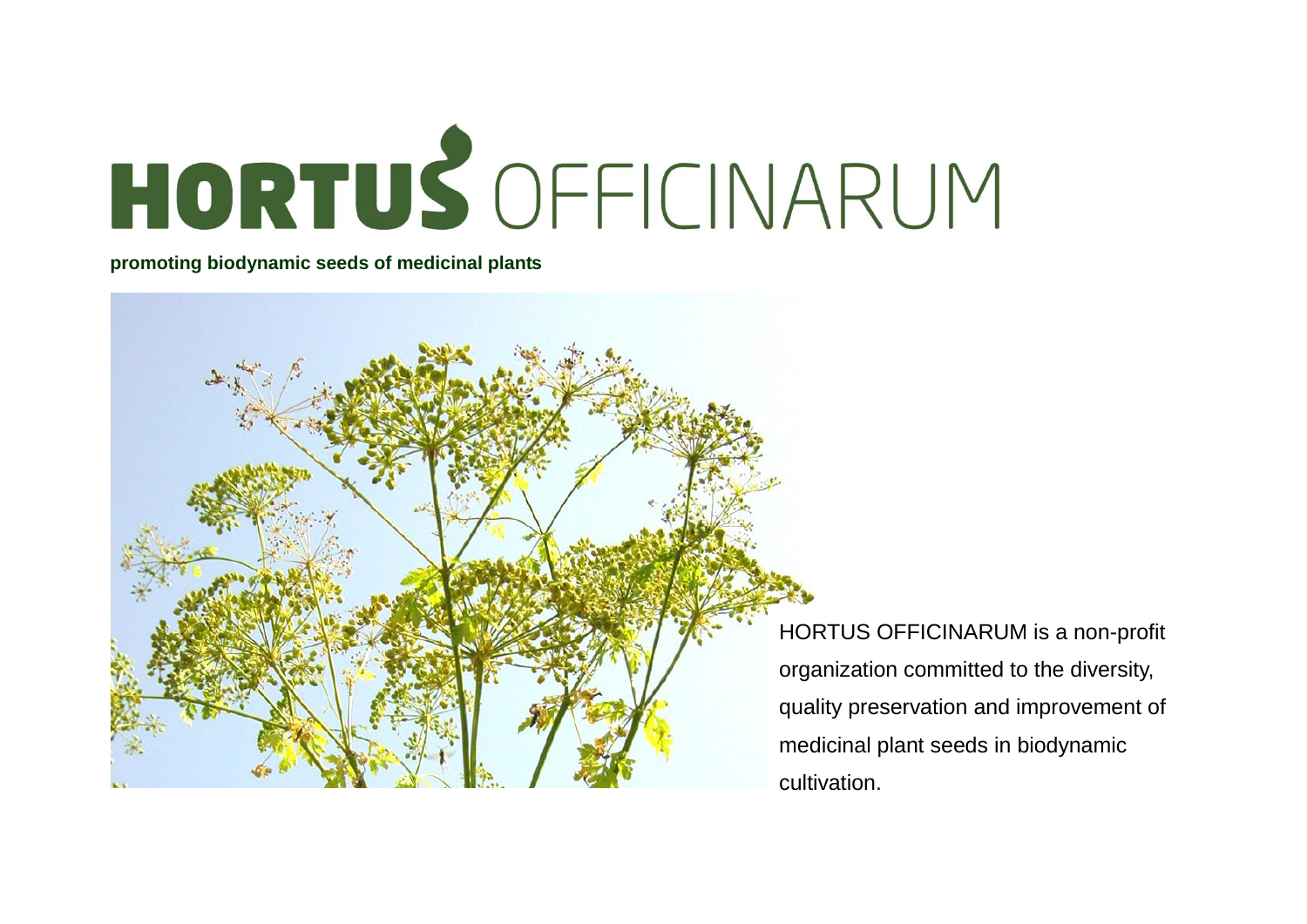## **SEEDS: A VALUABLE CULTURAL GOOD**

The diversity of cultivated fruit, cereals, vegetables and herbs has developed over thousands of years. This treasure of mankind is faced with an existential threat as the power of seed disposition becomes more and more concentrated in the hands of a few companies. Economic interests dictate a systematic depletion of seed varieties.

Nowadays medicinal plants are particularly threatened in their diversity and uniqueness. Similar to food crop varieties, traditional medicinal plant seed is challenged by hybrids and by varieties specifically bred for boosted drug components. In addition, strict administrative regulations on medicinal plants impede their access to the market.



*Calendula officinalis*

Thus there is a strong call for alternative breeding approaches which respect the intrinsic nature of plants and are suitable for organic and biodynamic practitioners.

### **WHY SEEDS ARE ESSENTIAL**

Plant seeds carry the essence of their origin. Effects of the progenitor's growing and cultivation conditions can be discovered down to their genetic configuration. Experience shows that biodynamic cultivation and particularly the consequent use of the preparations stimulates the plants to be more receptive to the effects of the cosmos and of human attention. Such subtle qualities may subsequently find their reflection in the remedies and care products made from such plants.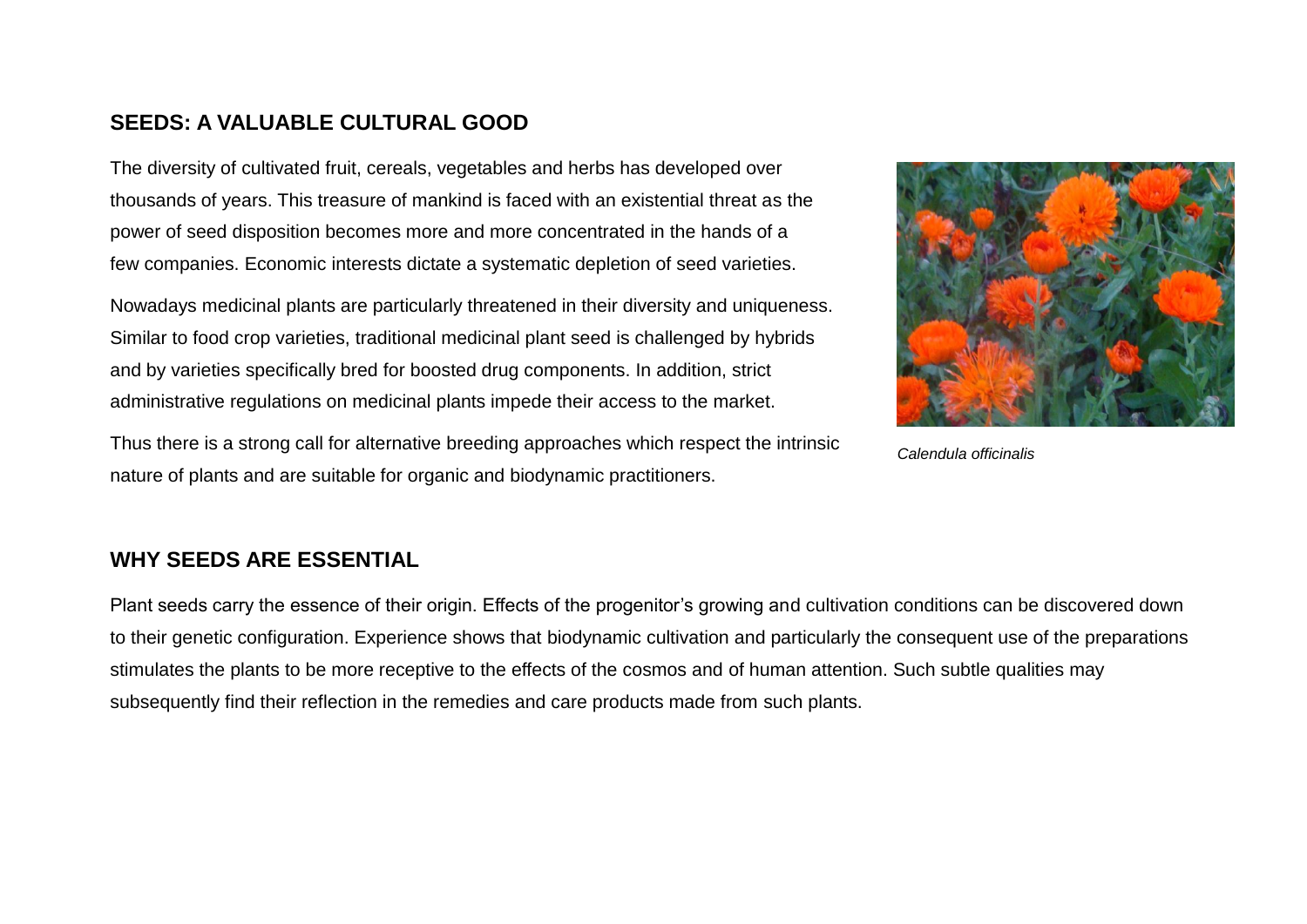

# **HOW WE WORK**

HORTUS OFFICINARUM is a non-profit organization founded in 2008, committed to the diversity, quality preservation and improvement of medicinal plant seeds in biodynamic cultivation.

HORTUS OFFICINARUM is a network uniting long-standing experience of medicinal plant growers and breeders, defining selection criteria, supporting seed production on farms and organizing their distribution.

Comprehensive documentation of the «biography» of the seeds used in our selections is a further important task of our association. This is all the more important as complementary medicine (mainly anthroposophical medicine, homeopathy, TCM, Phytotherapy) is faced with increasing regulatory requirements concerning the quality and traceability of raw materials.

Our seed quality stands for a minimum of three generations of biodynamic or organic seed care with appropriate selection.

HORTUS OFFICINARUM is also engaged in various projects on behalf of the conservation of genetic resources. These efforts are generously supported by the Federal Government of Switzerland (cf. www.bdn.ch).

*Solanum dulcamara* (fruits)